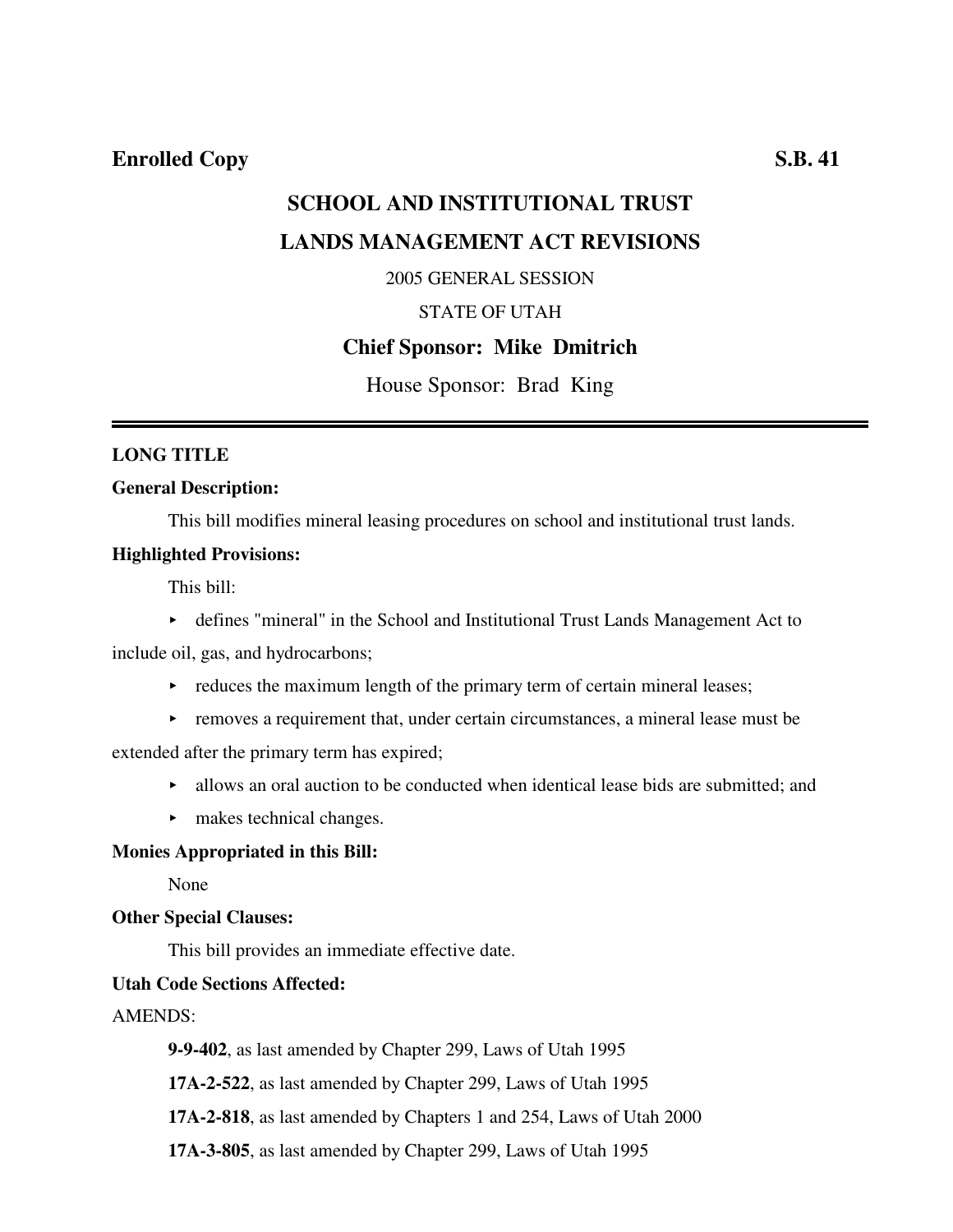**53C-1-103**, as repealed and reenacted by Chapter 294, Laws of Utah 1994 **53C-2-405**, as last amended by Chapter 40, Laws of Utah 2004 **53C-2-407**, as last amended by Chapter 103, Laws of Utah 1996 **57-6-4**, as last amended by Chapter 299, Laws of Utah 1995

*Be it enacted by the Legislature of the state of Utah:*

Section 1. Section **9-9-402** is amended to read:

**9-9-402. Definitions.**

As used in this part:

(1) "Burial site" means any natural or prepared physical location, whether originally below, on, or above the surface of the earth, into which as a part of the death rite or ceremony of a culture individual human remains are deposited.

(2) "Cultural affiliation" means that there is a relationship of shared group identity that can be reasonably traced historically or prehistorically between a present day Indian tribe and an identifiable earlier group.

(3) "Division" means the Division of Indian Affairs.

(4) "Indian tribe" means any tribe, band, nation, or other organized group or community of Indians that is recognized as eligible for the special programs and services provided by the United States to Indians because of their status as Indians.

(5) "Lineal descendant" means the genealogical descendant established by oral or written record.

(6) "Native American" means of or relating to a tribe, people, or culture that is indigenous to the United States.

(7) "Remains" means all or part of a physical individual and objects on or attached to the physical individual that are placed there as part of the death rite or ceremony of a culture.

(8) "State lands" means any lands owned by the state or its subdivisions, except  $[those]$ school and institutional trust lands as defined in  $[Subsection]$  Section 53C-1-103 $[66]$ .

Section 2. Section **17A-2-522** is amended to read: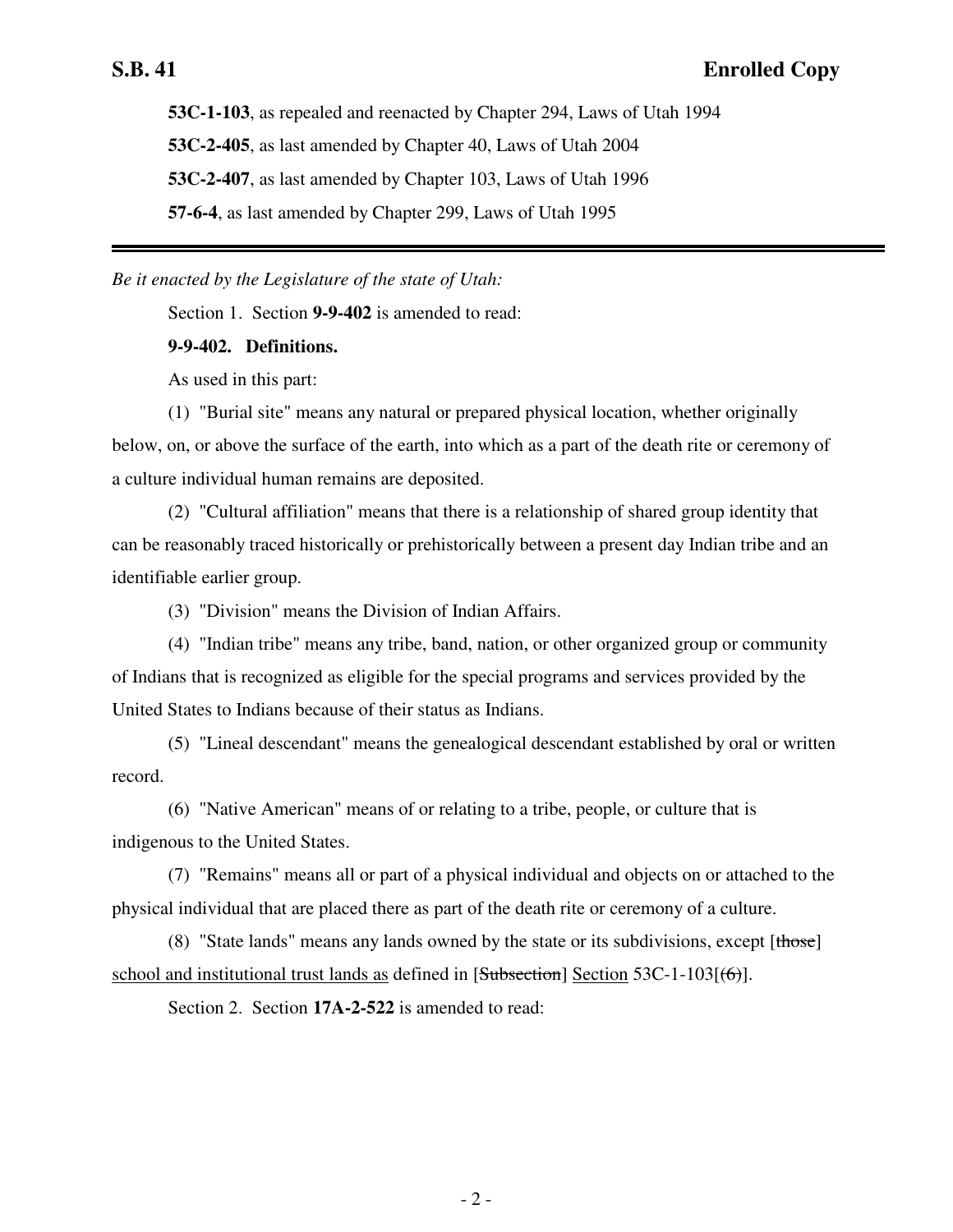#### **17A-2-522. State lands subject.**

(1) All lands in the state now owned or hereafter acquired by the state, other than  $[t$  hose lands] school and institutional trust lands as defined in [Subsection] Section 53C-1-103[(6)], which are located within any drainage district now organized under the laws of the state, or to be hereafter organized, are hereby made and declared to be subject to all the provisions of the laws of the state relating to the drainage of lands for agricultural purposes to the same extent and in the same manner in which lands of like character held in private ownership are or may be subject to those laws, except as hereinafter provided.

(2) The state, and all persons legally holding unpatented state lands under entries or contracts of purchase from the state, are accorded all the rights, privileges, and benefits given by the state's drainage laws to persons holding lands of like character in private ownership.

(3) No provision of this part may be applied to, or enforced against, school or institutional trust lands without the consent of the director of the School and Institutional Trust Lands Administration acting in accordance with Sections 53C-1-102 and 53C-1-303.

Section 3. Section **17A-2-818** is amended to read:

**17A-2-818. Powers of incorporated districts -- Preferential right of city to purchase water.**

(1) (a) Any district incorporated as provided in this part may:

(i) have perpetual succession;

(ii) sue and be sued in all actions and proceedings and in all courts and tribunals of competent jurisdiction;

(iii) adopt a corporate seal and alter it;

(iv) take by grant, purchase, bequest, devise, or lease, and hold, enjoy, lease, sell, encumber, alienate, or otherwise dispose of, water, waterworks, water rights, and sources of water supply, and any real and personal property of any kind within or without the district and within and without Utah necessary or convenient to the full exercise of its powers;

(v) acquire, construct, or operate, control, and use works, facilities, and means necessary or convenient to the exercise of its powers, both within and without the district and within and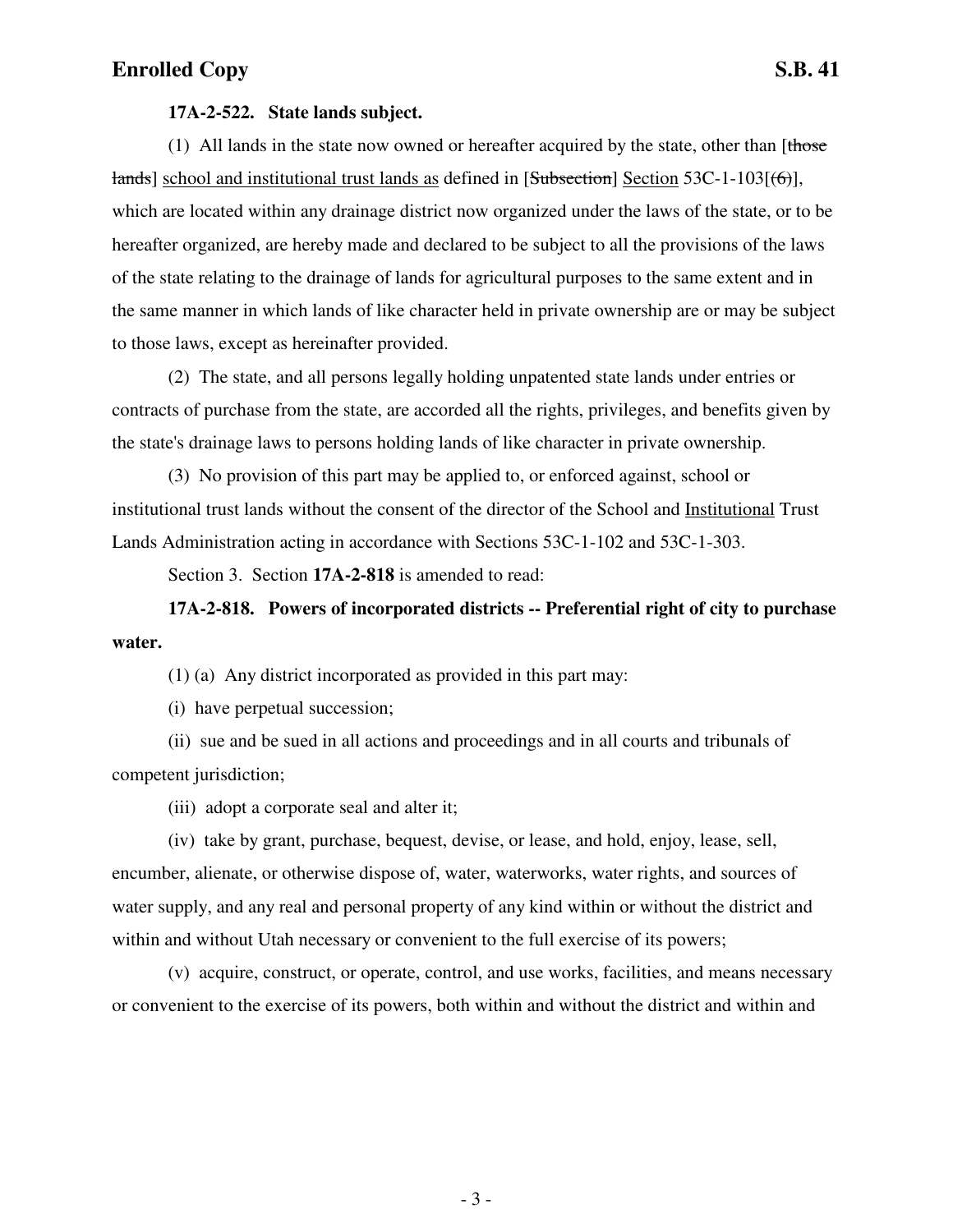without Utah; and

(vi) perform any and all things necessary or convenient to the full exercise of the powers granted under this section.

(b) (i) Any district incorporated as provided in this part may have and exercise the power of eminent domain and, in the manner provided by law for the condemnation of private property for public use, take any property necessary to the exercise of the powers granted under this section.

(ii) In any proceeding relative to the exercise of the power of eminent domain, the district has the same rights, powers, and privileges as a municipal corporation.

(2) (a) Any district incorporated as provided in this part may:

(i) construct and maintain works and establish and maintain facilities across or along any public street or highway and in, upon, or over any vacant public lands, that are now, or may become, the property of the state, other than [those lands] school and institutional trust lands as defined in  $[Subsection]$  Section 53C-1-103 $[66]$ ; and

(ii) construct works and establish and maintain facilities across any stream of water or watercourse if the district promptly restores the street or highway to its former state of usefulness as nearly as may be and does not use the street or highway in a manner that completely or unnecessarily impairs the usefulness of it.

(b) (i) In the use of streets, the district is subject to the reasonable rules and regulations concerning excavations and the refilling of excavations, the relaying of pavements and the protection of the public during periods of construction of the county or municipality in which the streets are located.

(ii) The county or municipality may not require the district to pay any license or permit fees, or file any bonds.

(iii) The county or municipality may require the district to pay reasonable inspection fees.

(3) (a) Any district incorporated as provided in this part may borrow money, incur indebtedness, and issue bonds and other obligations.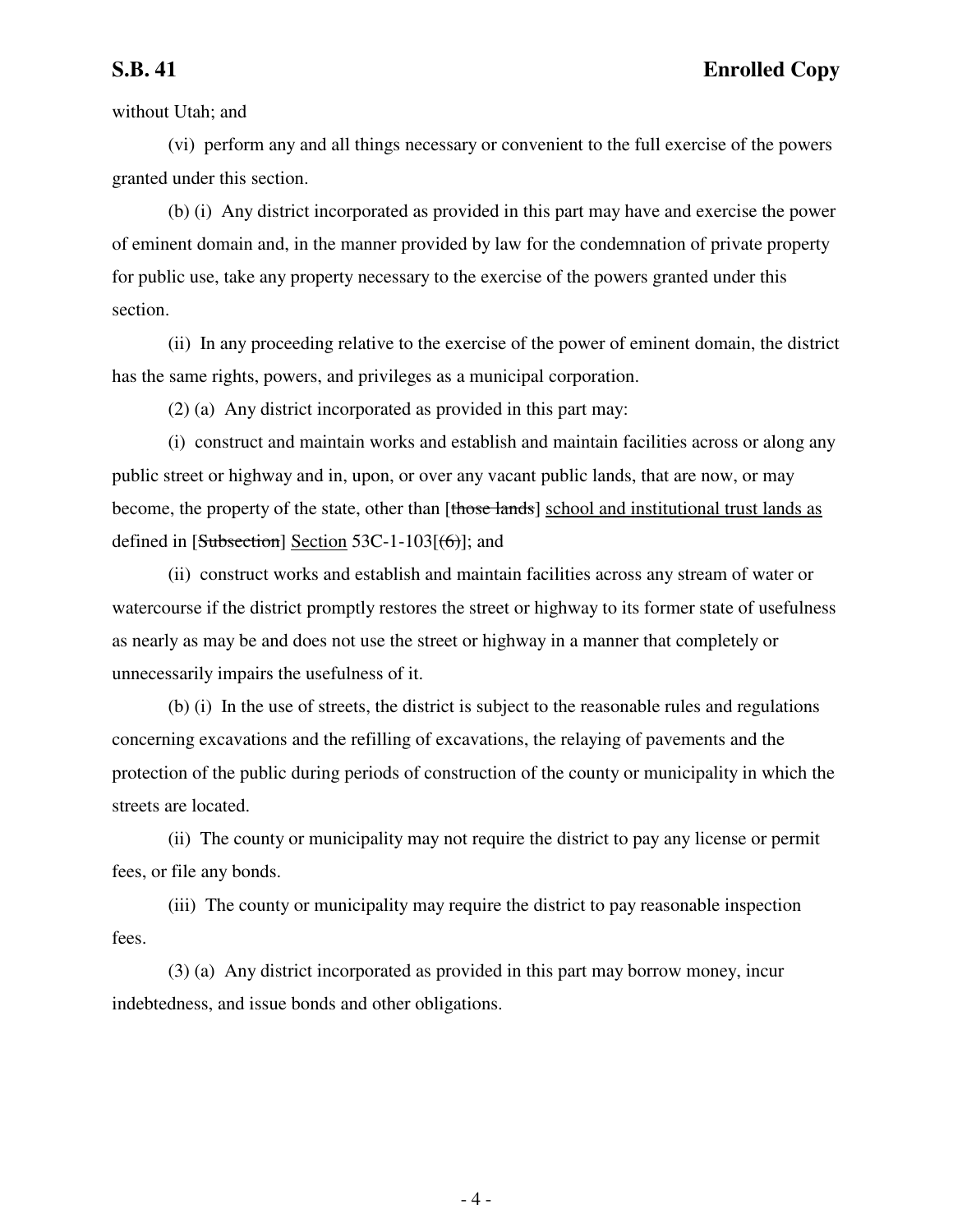(b) A district may not issue bonds that pledge the full faith and credit of the district for

payment if those bonds, in the aggregate, exceed 10% of the fair market value, as defined under Section 59-2-102, of the taxable property in the district as computed from the last equalized assessment roll for county purposes before the issuance of the bonds.

(c) For purposes of this Subsection (3), the district shall include the fair market value of all tax equivalent property, as defined under Section 59-3-102, as a part of the fair market value of taxable property in the district.

(4) Contracts and agreements with the United States of America, and with any water users' association or any other public, cooperative, or private entity from which the district procures water, and bonds payable solely from revenues of the district other than from the proceeds of ad valorem taxes, are not within the limitation established by Subsection (3).

(5) (a) Any district incorporated as provided in this part may fix and determine the funds required for district purposes of every nature and apportion and charge the same against the area of each city within the district by following the procedures and requirements of this Subsection (5).

(b) As to the costs of all water, water rights, reservoirs, canals, conduits, and other works for which the district as a whole receives the benefit, and because of which the district is indebted or because of which the district has made payment without any previous apportionment and charge having been made, and the charges made against the district because of its ownership of stock in any water users' association, in the same proportion as the water and water rights set apart or allotted to each area bear to the total water and water rights owned or held by the district.

(c) As to that portion of these funds required for operation, maintenance, and the cost of construction of distributing systems, the district shall equitably apportion these costs and determine and base them on the benefits and the relative cost of service provided by the district to each respective area.

(6) (a) Any district incorporated as provided in this part may:

(i) levy and collect taxes for the purposes of carrying on the operations and paying the obligations of the district; and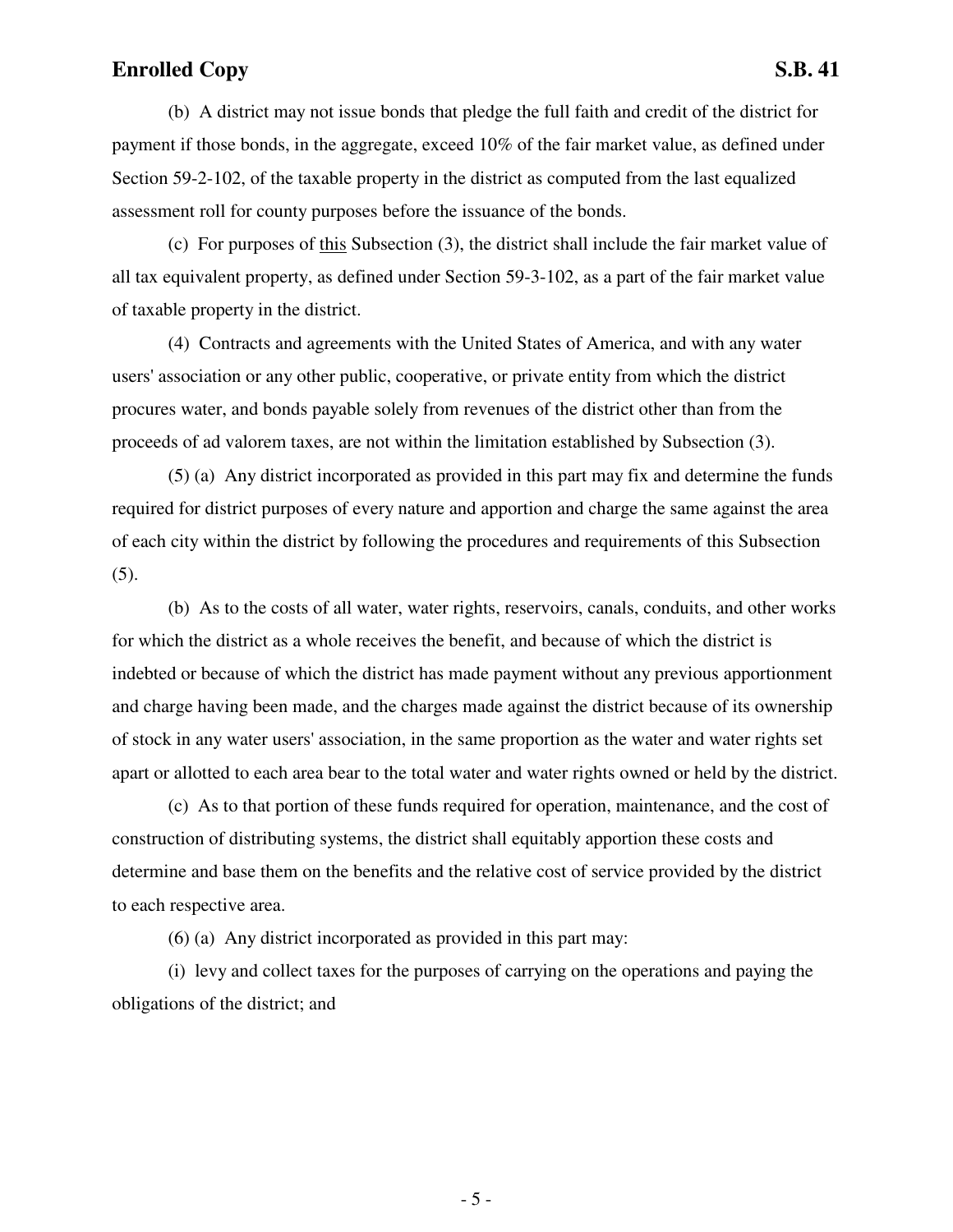(ii) in any year, levy a tax sufficient to cover in full any deficit that may have resulted from tax delinquencies for any preceding year.

(b) (i) Taxes levied under this Subsection (6) for administering the district and maintaining and operating its properties may not exceed .0005 per dollar of taxable value of taxable property in the district.

(ii) Taxes levied to pay principal of and interest on the bonds of the district, to pay indebtedness and interest owed to the United States of America, or to pay assessments or other amounts due any water users' association or other public cooperative, or private entity from which the district procures water are not subject to the limitation established by [this] Subsection  $(5)(b)$ .

(c) (i) The district shall:

(A) levy taxes for the payment of principal of and interest on the bonds of the district as separate and special levies for that specific purpose; and

(B) apply the proceeds from them solely to the payment of this principal and interest.

(ii) As separate and special levies, these levies are not subject to any priorities in favor of obligations of the district in existence at the time the bonds were issued.

(d) (i) The district may not levy any of the taxes authorized by this Subsection (6) unless it has conducted, at its regular place of business, a public hearing on the purposes and necessities of the taxation.

(ii) The board of trustees of the district shall publish notice of the public hearing at least seven days prior to the hearing in a newspaper of general circulation published in the county or counties in which the district is located.

(e) Any district incorporated as provided in this part may:

(i) enter into contracts, employ and retain personal services, and employ laborers;

(ii) create, establish, and maintain and elect, appoint, and employ necessary and convenient:

(A) officers, attorneys, and agents convenient for the transaction of the business of the district;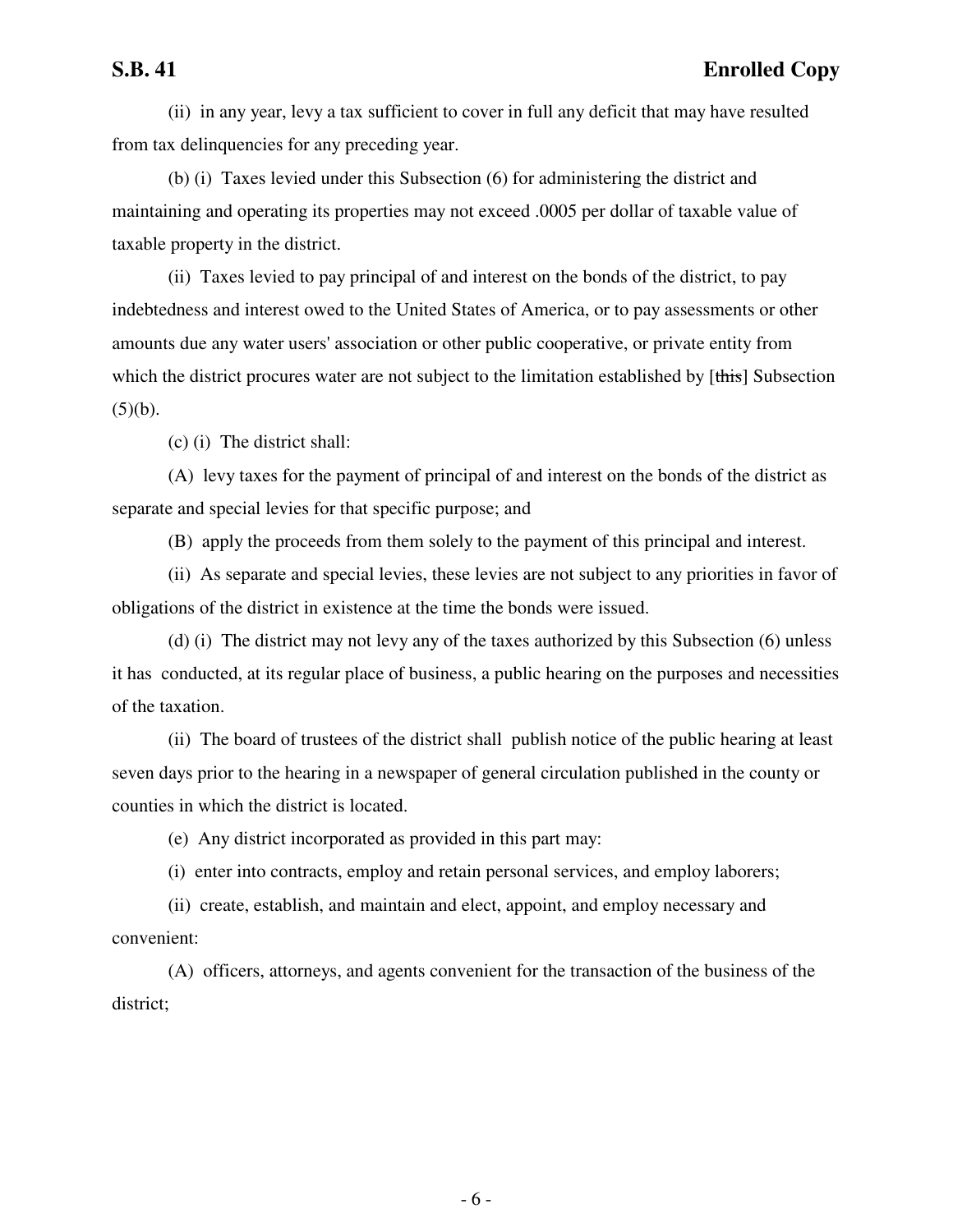(B) officers and positions as necessary; and

(C) employees.

(7) (a) Any district incorporated as provided in this part may:

(i) join with one or more other corporations, public or private, for the purpose of carrying out any of its powers;

(ii) contract with any other corporation or corporations for the purposes of financing acquisitions, constructions, and operations;

(iii) in the contract, obligate itself severally or jointly with the other corporations; and

(iv) secure, guarantee, or become surety for the payment of any indebtedness, or the performance of any contract or other obligation that may be, or has been, incurred or entered into by any corporation in which the district has acquired shares of stock by subscription or otherwise.

(b) The contracts may provide for:

(i) contributions to be made by each party to them;

(ii) the division and apportionment of the expenses of the acquisitions and operations;

(iii) the division and apportionment of the benefits, the services, and the products from them; and

(iv) an agency to effect the acquisitions and carry on these operations.

(c) The contracts shall provide the powers and the methods of procedure for the agency the method by which the agency may contract.

(d) The contract may contain further covenants and agreements as necessary and convenient to accomplish its purposes.

(8) Any district incorporated as provided in this part may:

(a) acquire water and water rights within or without Utah;

(b) develop, store, and transport water;

(c) subscribe for, purchase, and acquire stock in canal companies, water companies, and water users' associations;

(d) provide, sell, lease, and deliver water within or outside of the district for municipal and domestic purposes, irrigation, power, milling, manufacturing, mining, and metallurgical and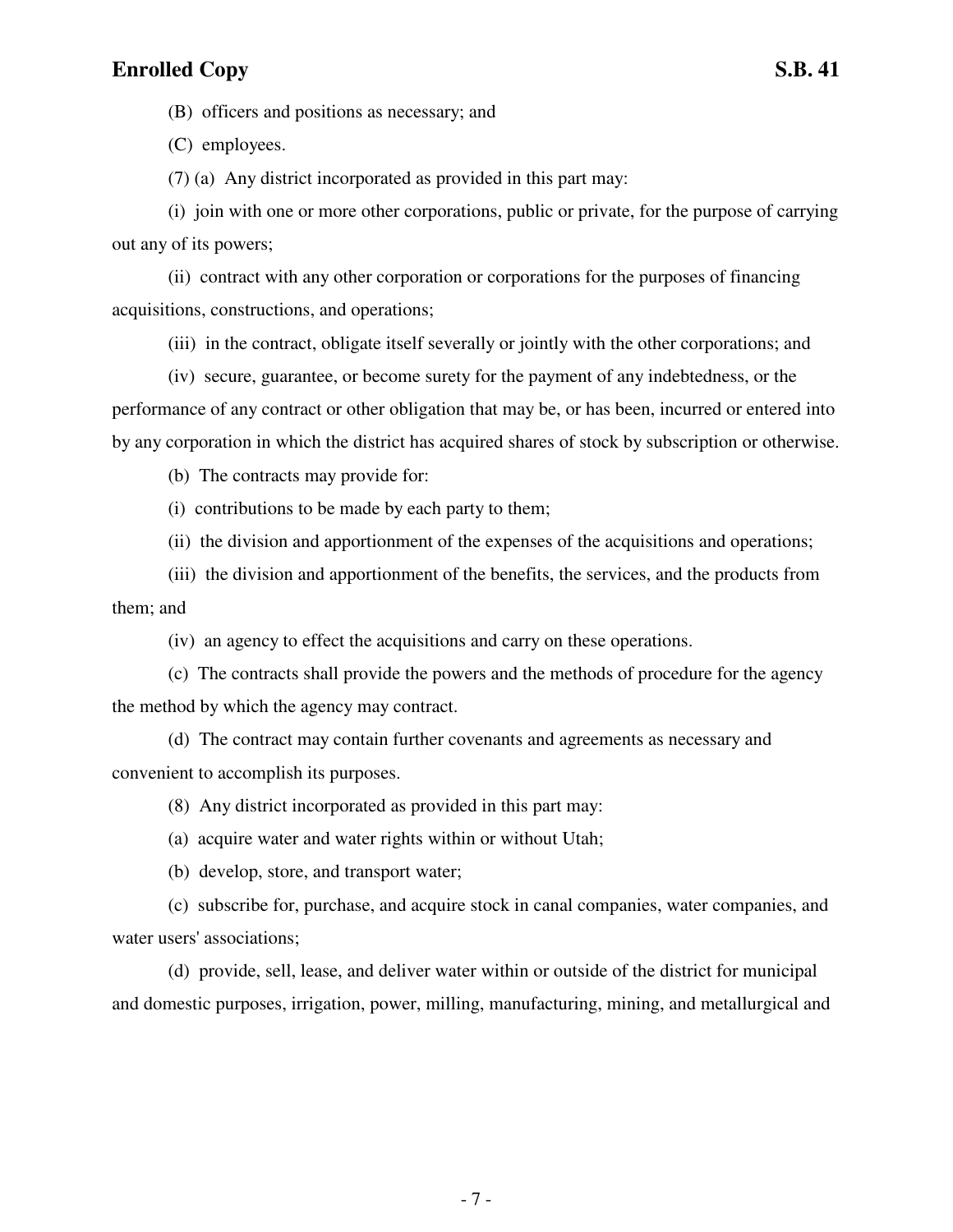**S.B. 41 Enrolled Copy**

any and all other beneficial uses;

(e) fix the rates;

(f) acquire, construct, operate, and maintain any works, facilities, improvements, and property that are necessary or convenient; and

(g) in the doing of all of these things:

(i) obligate itself jointly with other persons and corporations, public and private; and

(ii) execute and perform these obligations according to their tenor.

(9) (a) Any district incorporated as provided in this part may invest any surplus money in the district treasury, including any money in any sinking fund established for the purpose of providing for the payment of the principal or interest of any bonded contract or other indebtedness or for any other purpose, not required for immediate necessities of the district, by following the procedures and requirements of Title 51, Chapter 7, State Money Management Act.

(b) The district shall ensure that the sales of any bonds or treasury notes purchased and held are made in season so that the proceeds may be applied to the purposes for which the money, with which the bonds or treasury notes were originally purchased, was placed in the treasury of the district.

(c) The treasurer and controller, with the approval of the attorney, shall perform the functions and duties authorized by this Subsection (9) under rules adopted by the board of trustees of the district.

(10) Each city, the area of which is a part or all of any district incorporated under this part, has a preferential right to purchase from the district, at rates determined by the board of trustees of the district, for distribution by the city, or any public utility empowered by the city for the purpose, for domestic, municipal, and other beneficial uses within the city, a portion of the water served by the district which shall bear the same ratio to all of the water supply of the district as the total accumulation of amounts levied as taxes by the district against the property of the city which is within the area of the district shall bear to the total of all taxes levied by the district against the property in all of the cities in the areas of which are within the area of the district.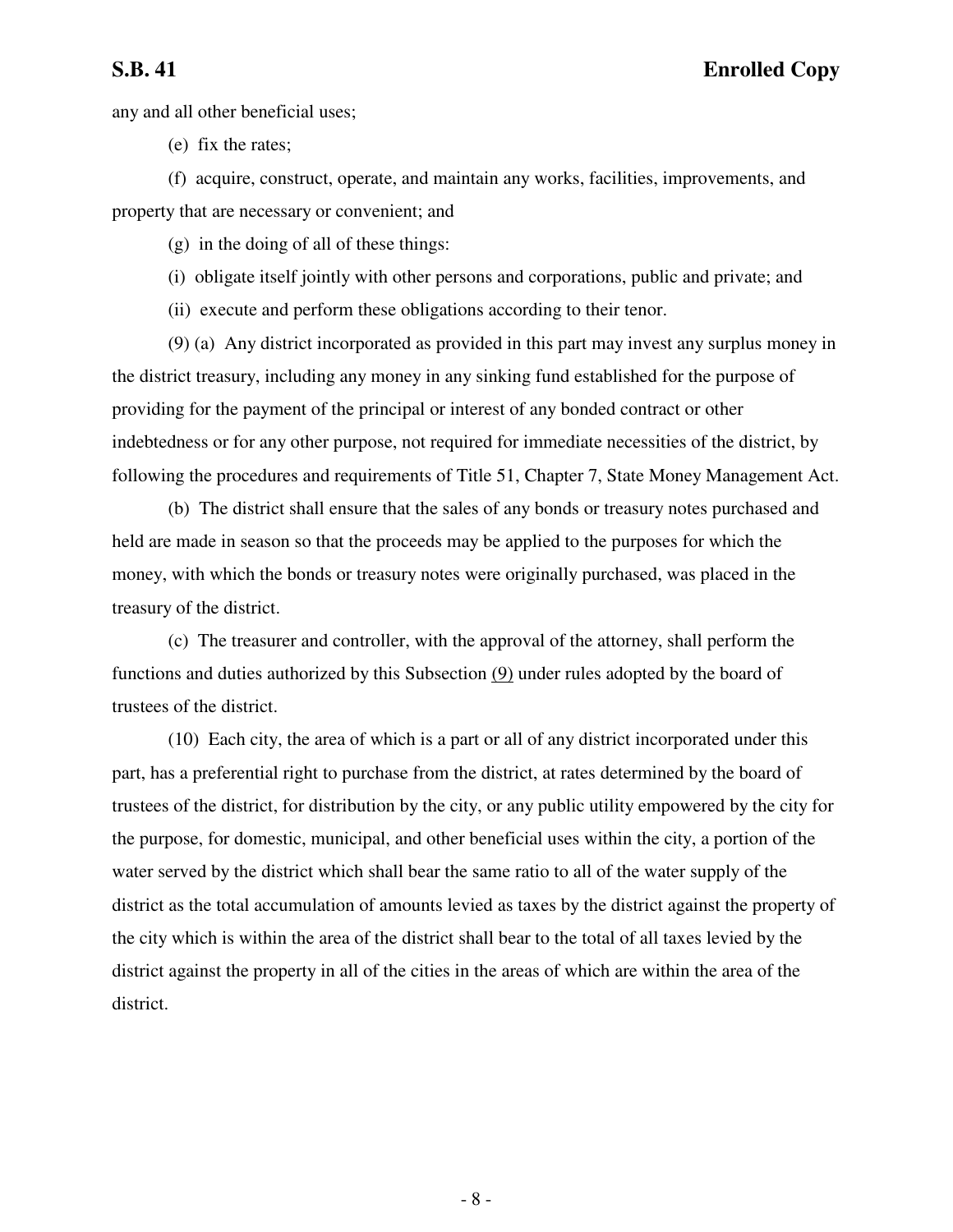Section 4. Section **17A-3-805** is amended to read:

#### **17A-3-805. District a political subdivision -- Functions, powers, and duties.**

Each district organized under this part is a political subdivision of the state and has and shall exercise the following functions, powers, and duties to:

(1) employ, subject to available funds, clerical and staff personnel, including legal staff;

(2) conduct surveys, investigations, and research relating to soil erosion, floodwater, nonpoint water pollution, flood control, water pollution, sediment damage, and watershed development;

(3) devise and implement measures for the prevention of soil erosion, floodwater and sediment damages, nonpoint water pollution, and for the conservation, development, utilization and disposal of water on state or private lands with the consent of the land occupier, and in the case of school and institutional trust lands as defined in  $[Subsection]$  Section 53C-1-103 $[66]$ , with the consent of the director of the School and Institutional Trust Lands Administration, acting in accordance with Sections 53C-1-102 and 53C-1-303;

(4) construct, improve, operate, and maintain any structures considered necessary or convenient for the performance of any operation authorized by this part, and acquire property, both real and personal, through purchase, or otherwise, and maintain, improve, and administer such property consistent with the purposes of this part;

(5) enter into contracts or agreements in the name of the district, and sue and be sued;

(6) receive funds from any federal or state agency or from any county, city, or other political subdivision within the state or from any private source;

(7) annually submit to the commission on or before January 30, of each year, a copy of the minutes of each district meeting, a copy of its annual work plan, and an accounting of the district's financial affairs. The accounting shall be prepared by a disinterested person and show the district's debits and credits including accounts payable and accounts receivable, the purpose of each debit, the source of each credit, and the actual cash balance on hand; and

(8) do all other things necessary or convenient for the efficient and effective administration of the district.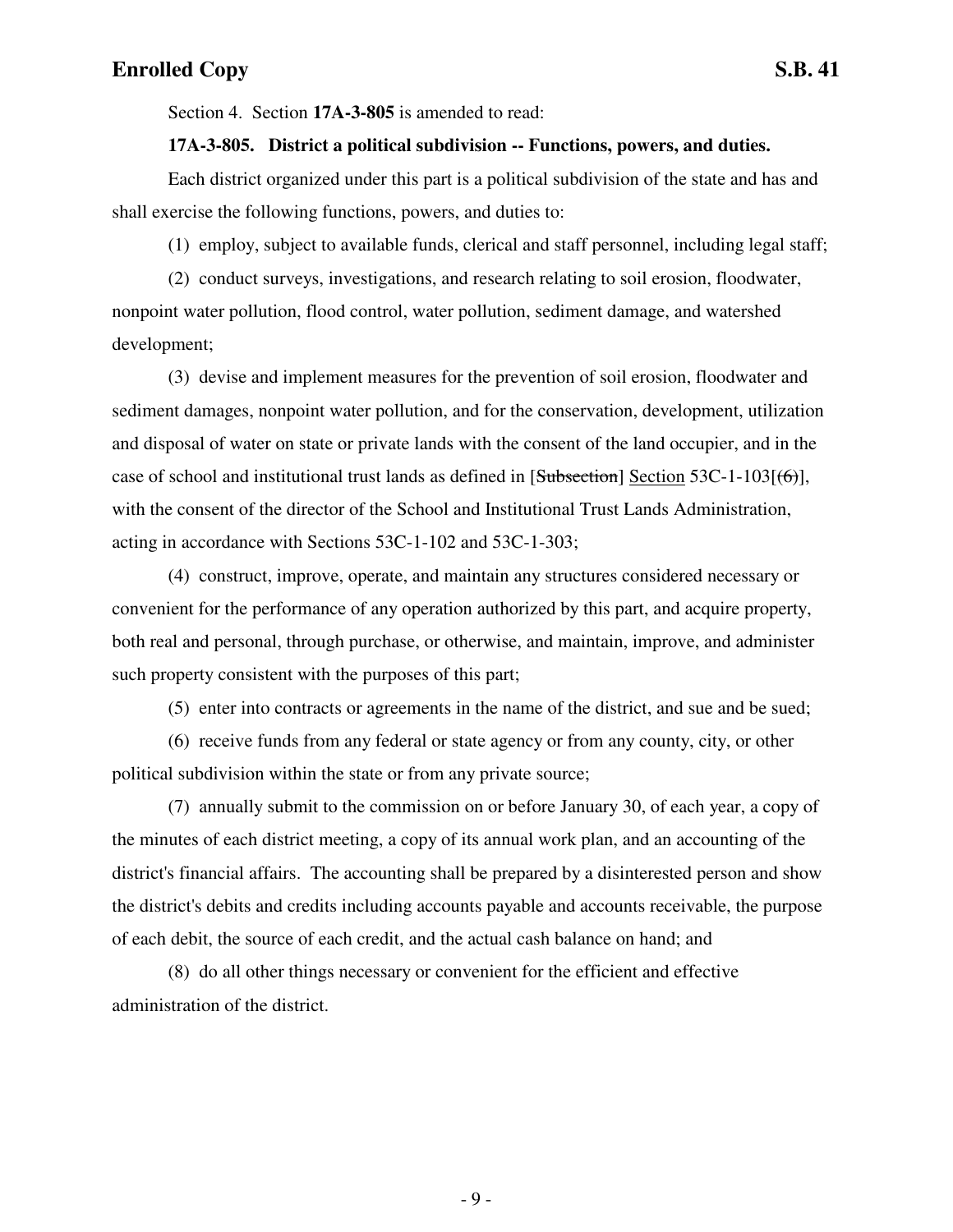Section 5. Section **53C-1-103** is amended to read:

### **53C-1-103. Definitions.**

As used in this title:

(1) "Administration" means the School and Institutional Trust Lands Administration.

(2) "Board" or "board of trustees" means the School and Institutional Trust Lands Board of Trustees.

(3) "Director" or "director of school and institutional trust lands" means the chief executive officer of the School and Institutional Trust Lands Administration.

(4) "Mineral" includes oil, gas, and hydrocarbons.

 $[(4)] (5)$  "Nominating committee" means the committee [which] that nominates candidates for positions and vacancies on the board.

 $[\frac{1}{5}]$  (6) "Policies" means statements applying to the administration that broadly prescribe a future course of action and guiding principles.

 $[(6)]$  (7) "School and institutional trust lands" or "trust lands" means those properties granted by the United States in the Utah Enabling Act to the state in trust, and other lands transferred to the trust, which must be managed for the benefit of:

(a) the state's public education system; or

(b) the institutions of the state which are designated by the Utah Enabling Act as beneficiaries of trust lands.

Section 6. Section **53C-2-405** is amended to read:

#### **53C-2-405. Mineral leases -- Multiple leases on same land -- Lease terms.**

(1) (a) Mineral leases, including oil, gas, and hydrocarbon leases, may be issued for prospecting, exploring, developing, and producing minerals [covering] described by rule as available for lease on any portion of trust lands or the reserved mineral interests of the trust.

(b) (i) Leases may be issued for different types of minerals on the same land.

(ii) If leases are issued for different types of minerals on the same land, the leases shall include stipulations for simultaneous operations.

(c) [No more than one lease] Leases may not be issued for the same resource on the same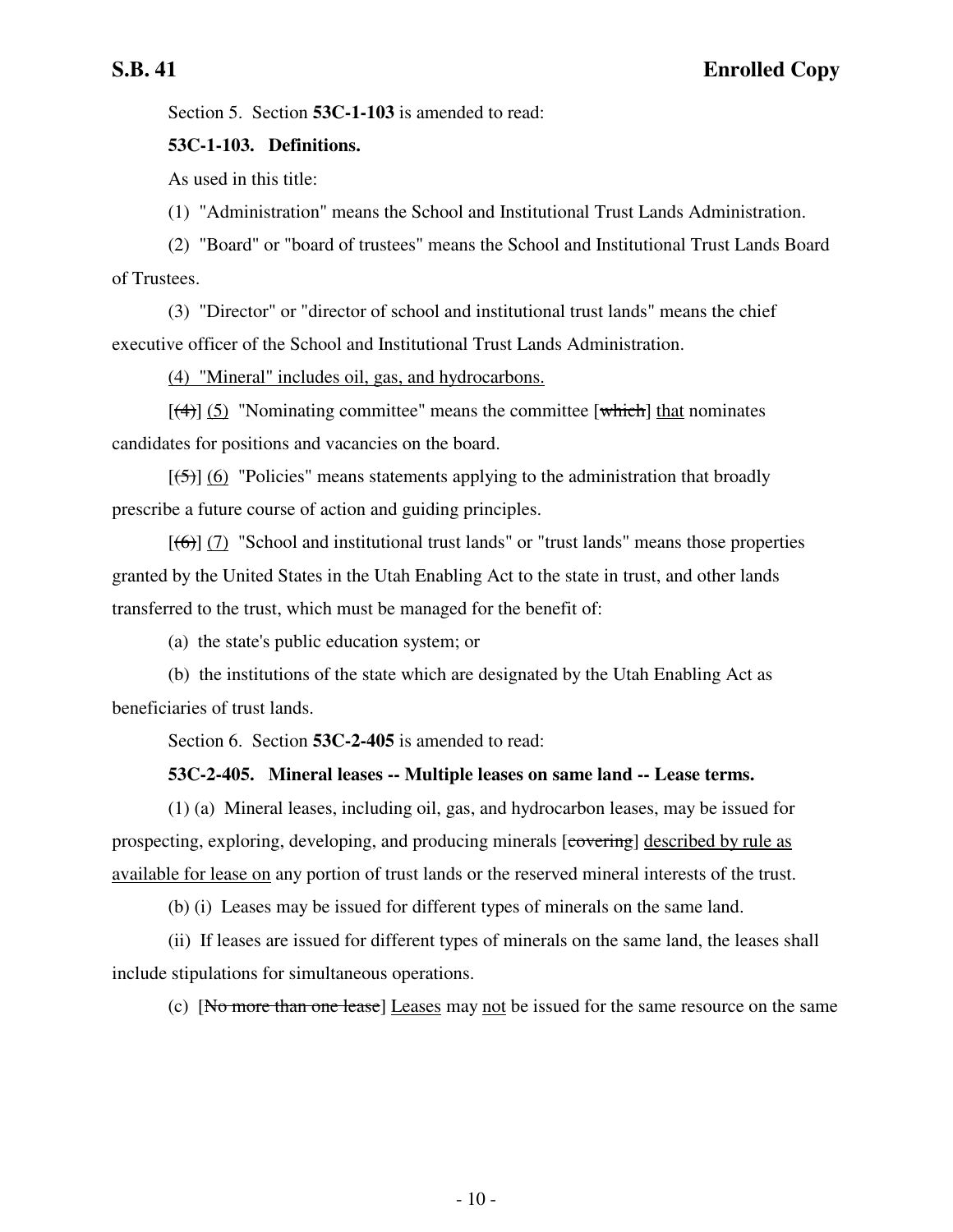land.

(2) (a) Each mineral lease issued by the administration shall provide for an annual rental of not less than \$1 per acre per year.

(b) However, a lease may provide for a rental credit, minimum rental, or minimum royalty upon commencement of production, as prescribed by rules of the director.

(3) The primary term of a mineral lease may not exceed[:] ten years.

 $[(a) 20 \text{ years}$  for oil shale or tar sands; or

 $[(b)$  ten years for oil, gas, or any other mineral.

(4) The director shall make rules regarding the continuation of a mineral lease after the primary term has expired[<del>, which shall provide that a mineral lease shall continue so long as:</del>].

 $[(a)$  the mineral covered by the lease is being produced in paying quantities from:

 $[(i)$  the leased premises;

[(ii) lands pooled, communitized, or unitized with the leased premises; or]

[(iii) lands constituting an approved mining or drilling unit with respect to the leased premises; or]

 $[(b)$  (i) the lessee is engaged in diligent operations, exploration, or development which is reasonably calculated to advance development or production of the mineral covered by the lease from:]

 $[(A)$  the leased premises;]

 $[(B)$  lands pooled, communitized, or unitized with the leased premises; or

[(C) lands constituting an approved mining or drilling unit with respect to the leased premises; and]

 $[(ii)$  the lessee pays a minimum royalty.]

[(5) For the purposes of Subsection (4), diligent operations with respect to oil, gas, or other hydrocarbon leases may include cessation of operations not in excess of 90 days in duration.]

Section 7. Section **53C-2-407** is amended to read:

**53C-2-407. Mineral lease application procedures.**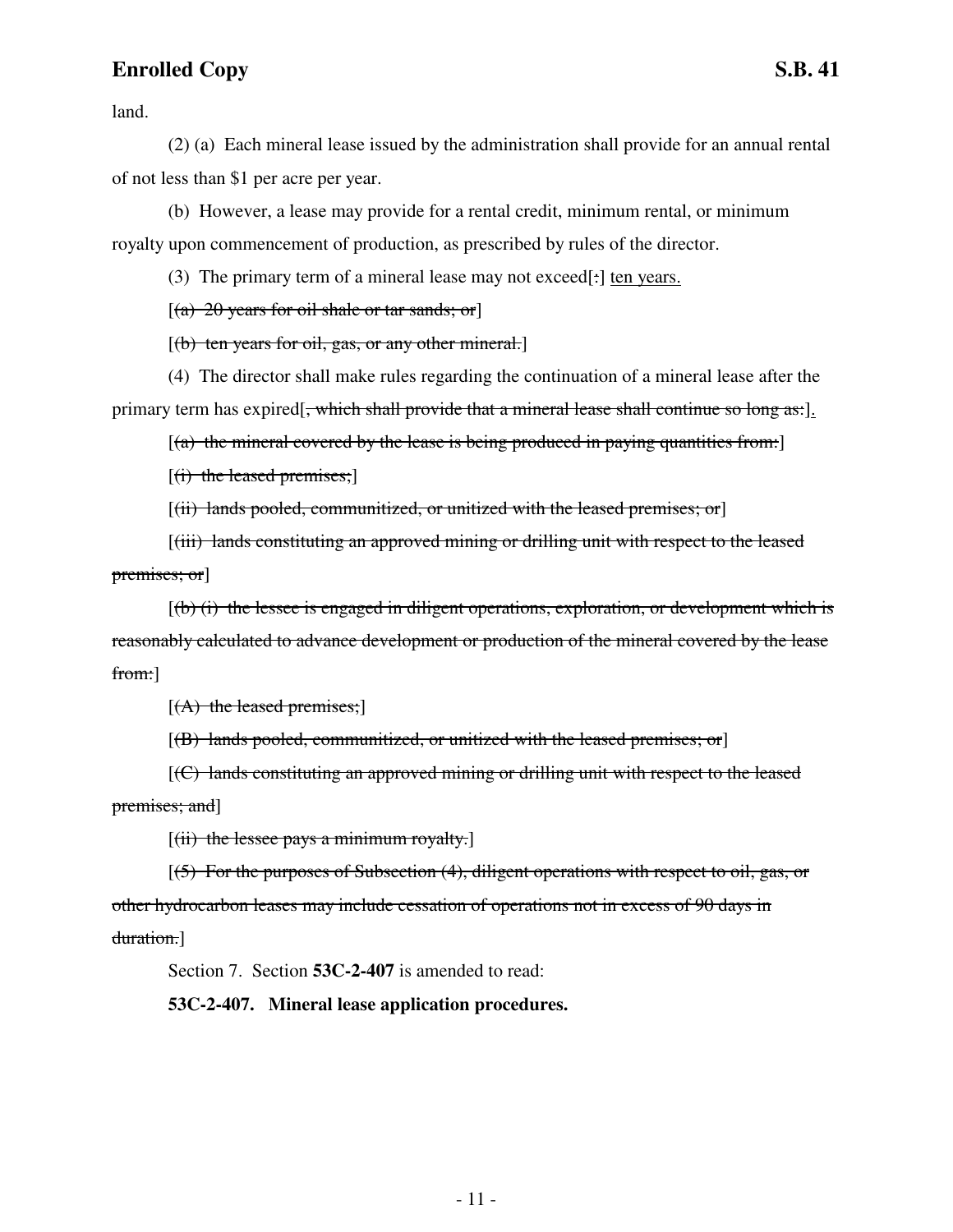(1) Lands that are not encumbered by a current mineral lease for the same resource, a withdrawal order, or other rule of the director prohibiting the lease of the lands, may be offered for lease as provided in this section or may, with board approval, be committed to [other] another contractual arrangement under Subsection 53C-2-401(1)(d).

(2) (a) A notice of the land available for leasing shall be posted in the administration's office.

(b) The notice shall:

(i) describe the land;

(ii) indicate what mineral interest in each tract is available for leasing; and

(iii) state the last date, which shall be no less than 15 days after the notice is posted, on which bids may be received.

(3) (a) Applications for the lease of lands filed before the closing date stated in the notice shall be considered to be filed simultaneously.

(b) The applications shall be:

(i) submitted in sealed envelopes; and

(ii) opened in the administration's office at 10:00 a.m. of the first business day following the last day on which bids may be received.

(c) Leases shall be awarded to the highest responsible, qualified bidder, in terms of the bonus paid in addition to the first year's rental, who submitted a bid in the manner required.

(d)  $[\overrightarrow{t})$  In cases of identical bids of successful bidders[ $\overrightarrow{t}$ the]:

(i) the right to lease shall be determined by drawing[.] or oral auction;

(ii) the determination of whether to award the lease by drawing or oral auction shall be made at the sole discretion of the director; and

 $[(iii)]$  (iii) [The] the drawing or oral auction shall be held in public at the administration's office in a manner calculated to optimize the return to the trust land beneficiary.

(4) (a) At the discretion of the director, mineral leases may be offered at an oral public auction.

(b) The director may set a minimum bid for a public auction.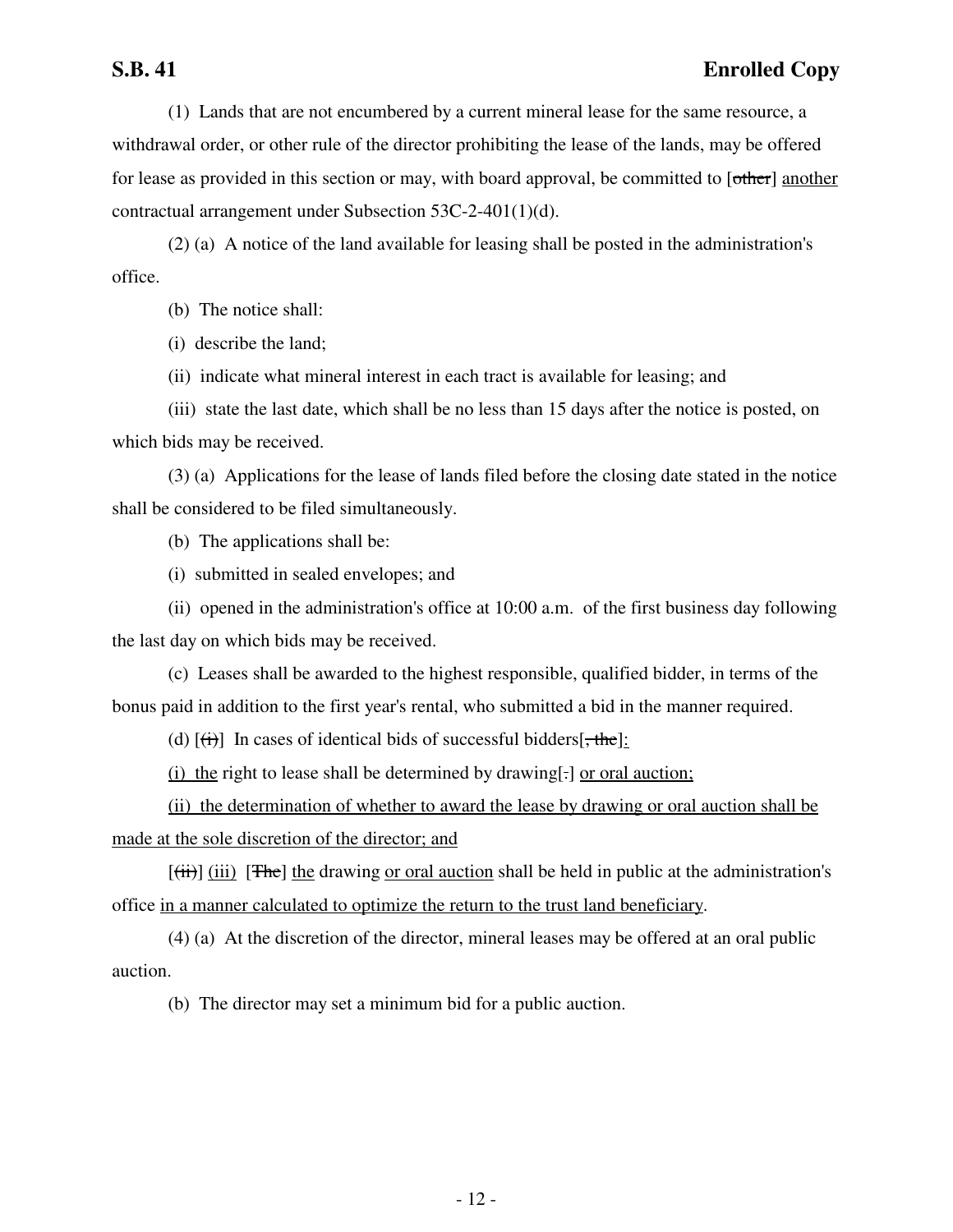procedures specified in Subsections (3) and (4) or conducting an oral public auction, if the mineral lessee waives or relinquishes to the trust a prior mining claim, mineral lease, or other right which in the opinion of the director might otherwise:

(a) defeat or encumber the selection of newly acquired land, either for indemnity or other purposes, or the acquisition by the trust of any land; or

(b) cloud the title to any of those lands.

(6) Following the awarding of a lease to a successful bidder, deposits, except filing fees, made by unsuccessful bidders shall be returned to those bidders.

(7) (a) Lands acquired through exchange or indemnity selection from the federal government shall be subject to the vested rights of unpatented mining claimants under the Mining Law of 1872, as amended, and other federal vested rights, both surface and minerals.

(b) Subsection (7)(a) does not prevent the director from negotiating the accommodation of vested rights through any method acceptable to the parties.

(8) The director may lease lands in the order in which applications are filed if:

(a) the director offers trust lands for lease for mineral purposes according to the procedures in Subsections (3) through (6) and the lands are not leased; or

(b) a period of time of not less than one year but less than three years has elapsed following:

(i) a revocation of a withdrawal; or

(ii) the date an existing mineral lease is canceled, relinquished, surrendered, or terminated.

Section 8. Section **57-6-4** is amended to read:

#### **57-6-4. Certain persons considered to hold under color of title.**

(1) A purchaser in good faith at any judicial or tax sale made by the proper person or officer has color of title within the meaning of this chapter, whether or not the person or officer has sufficient authority to sell, unless the want of authority was known to the purchaser at the time of the sale.